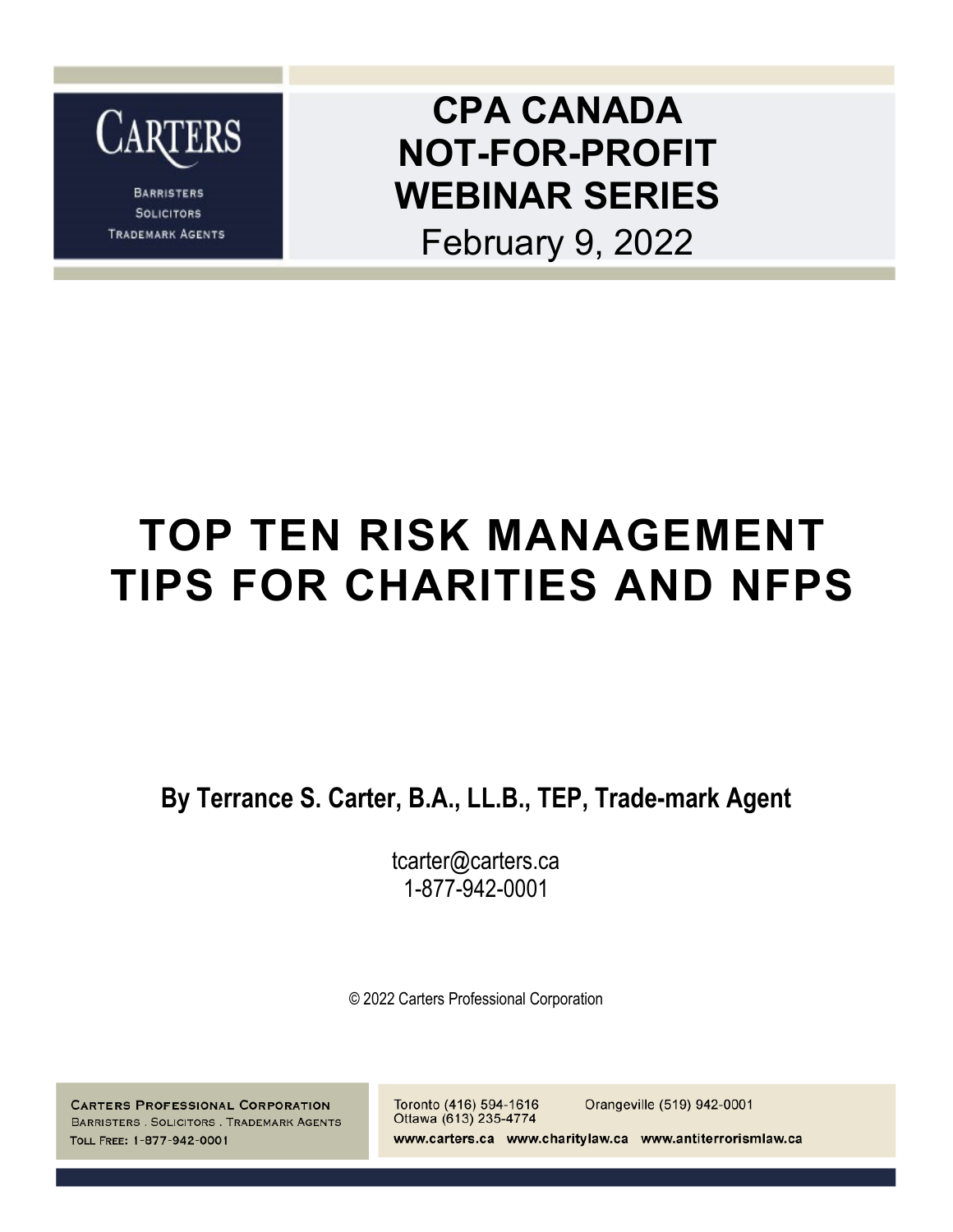

| <b>CARTERS</b><br><b>BARRISTERS</b><br><b>SOLICITORS</b><br><b>TRADEMARK AGENTS</b>                                                                                                                             | <b>CPA Canada</b><br><b>Not-for-Profit Webinar Series</b><br>Wednesday – February 9, 2022 |  |
|-----------------------------------------------------------------------------------------------------------------------------------------------------------------------------------------------------------------|-------------------------------------------------------------------------------------------|--|
| Top Ten Risk Management Tips for Charities and NFPs                                                                                                                                                             |                                                                                           |  |
| By Terrance S. Carter, B.A., LL.B., TEP, Trademark Agent<br>tcarter@carters.ca<br>1-877-942-0001                                                                                                                |                                                                                           |  |
| © 2022 Carters Professional Corporation<br><b>CARTERS PROFESSIONAL CORPORATION</b><br>Toronto<br>Ottawa<br>Orangeville<br>TOLL FREE: 1-877-942-0001<br>www.carters.ca www.charitylaw.ca www.antiterrorismlaw.ca |                                                                                           |  |

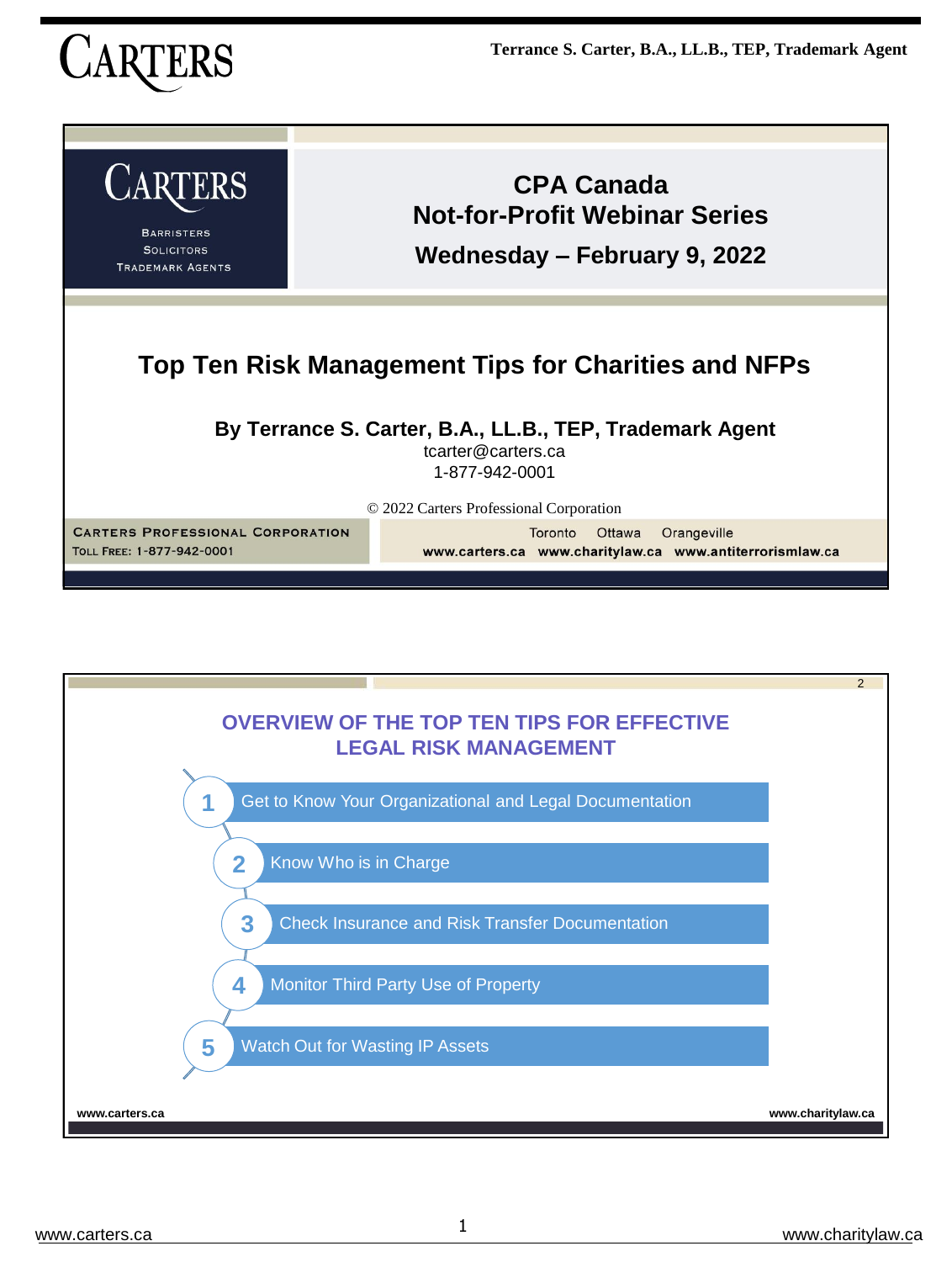



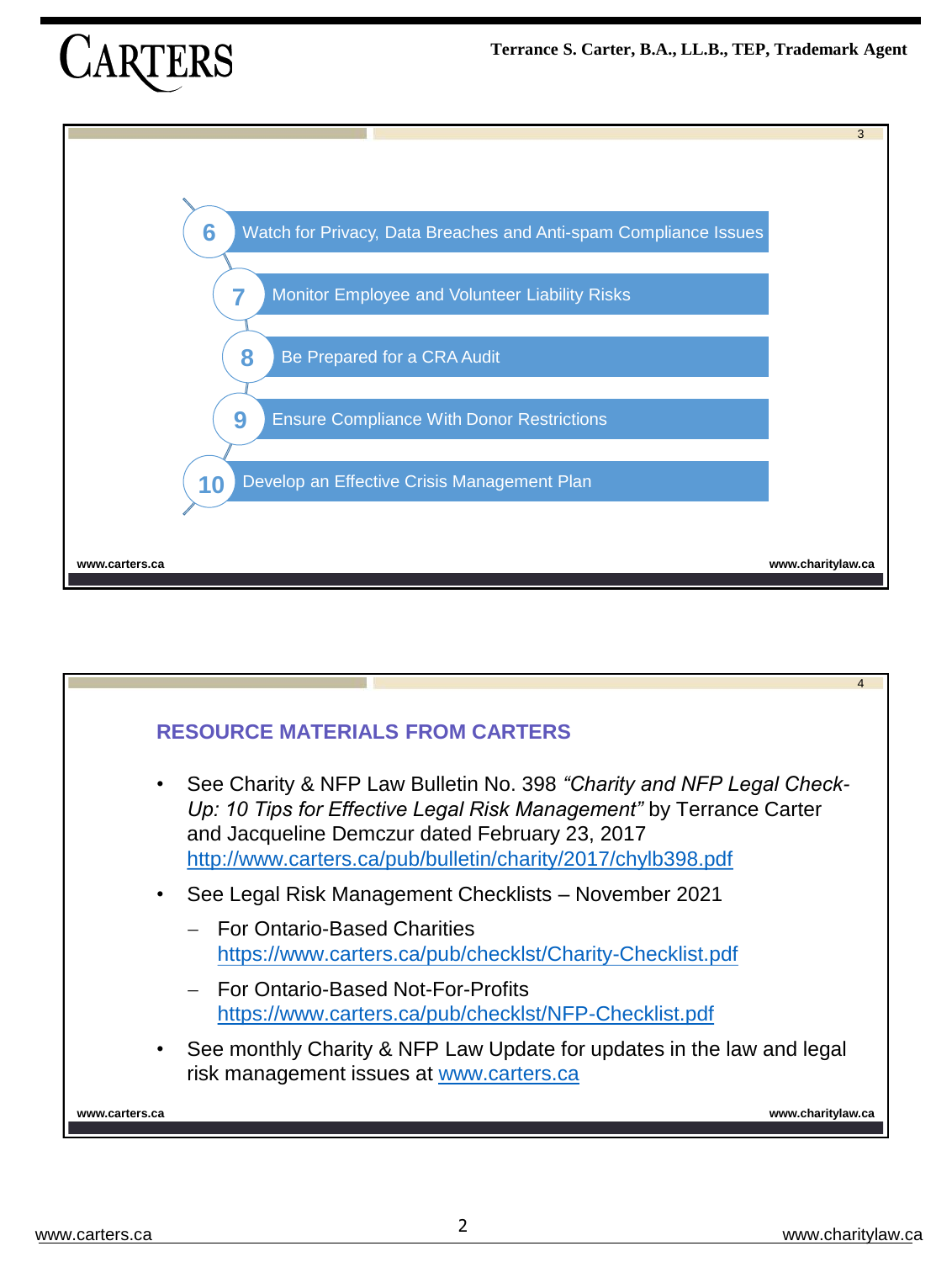



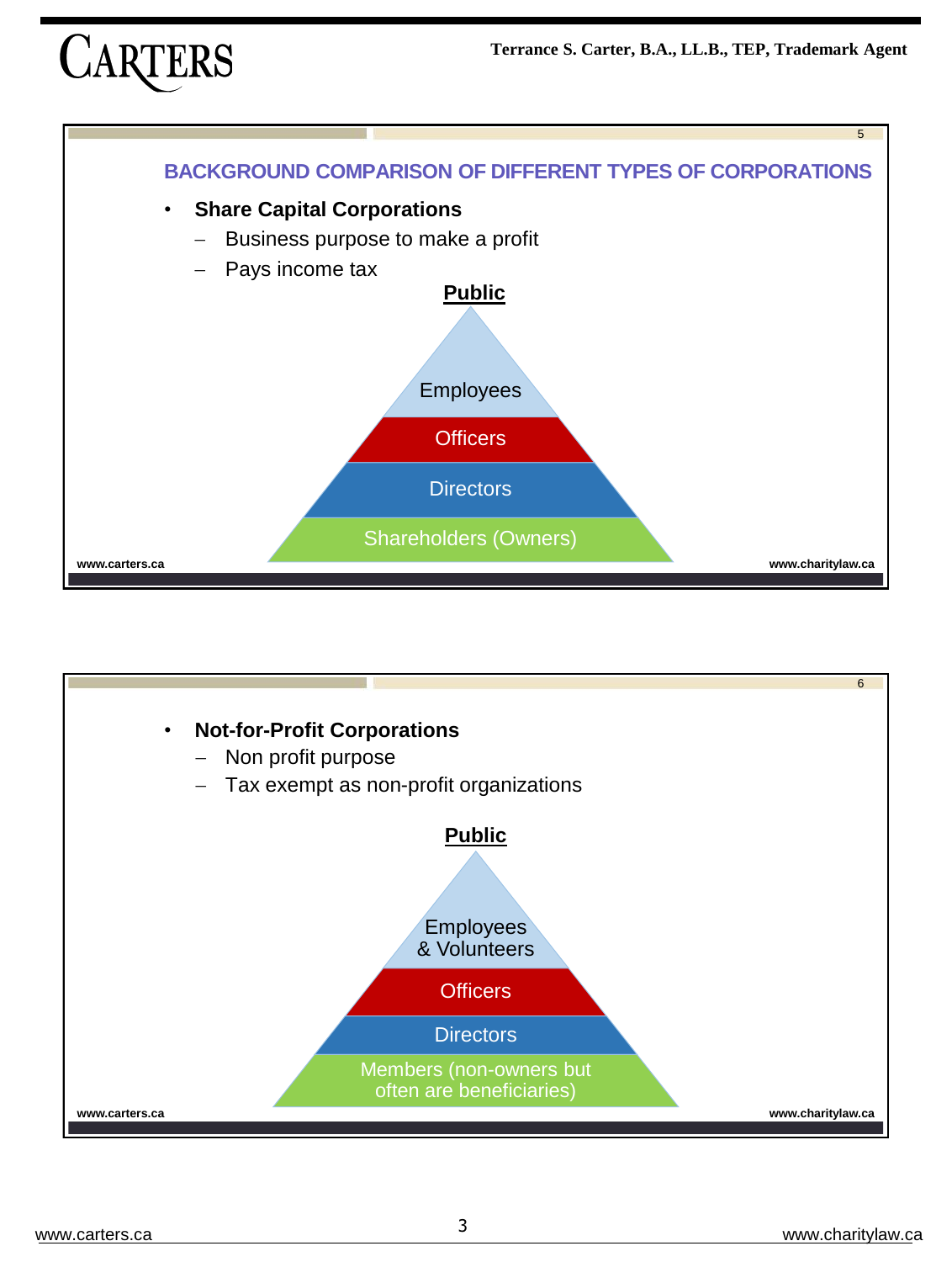



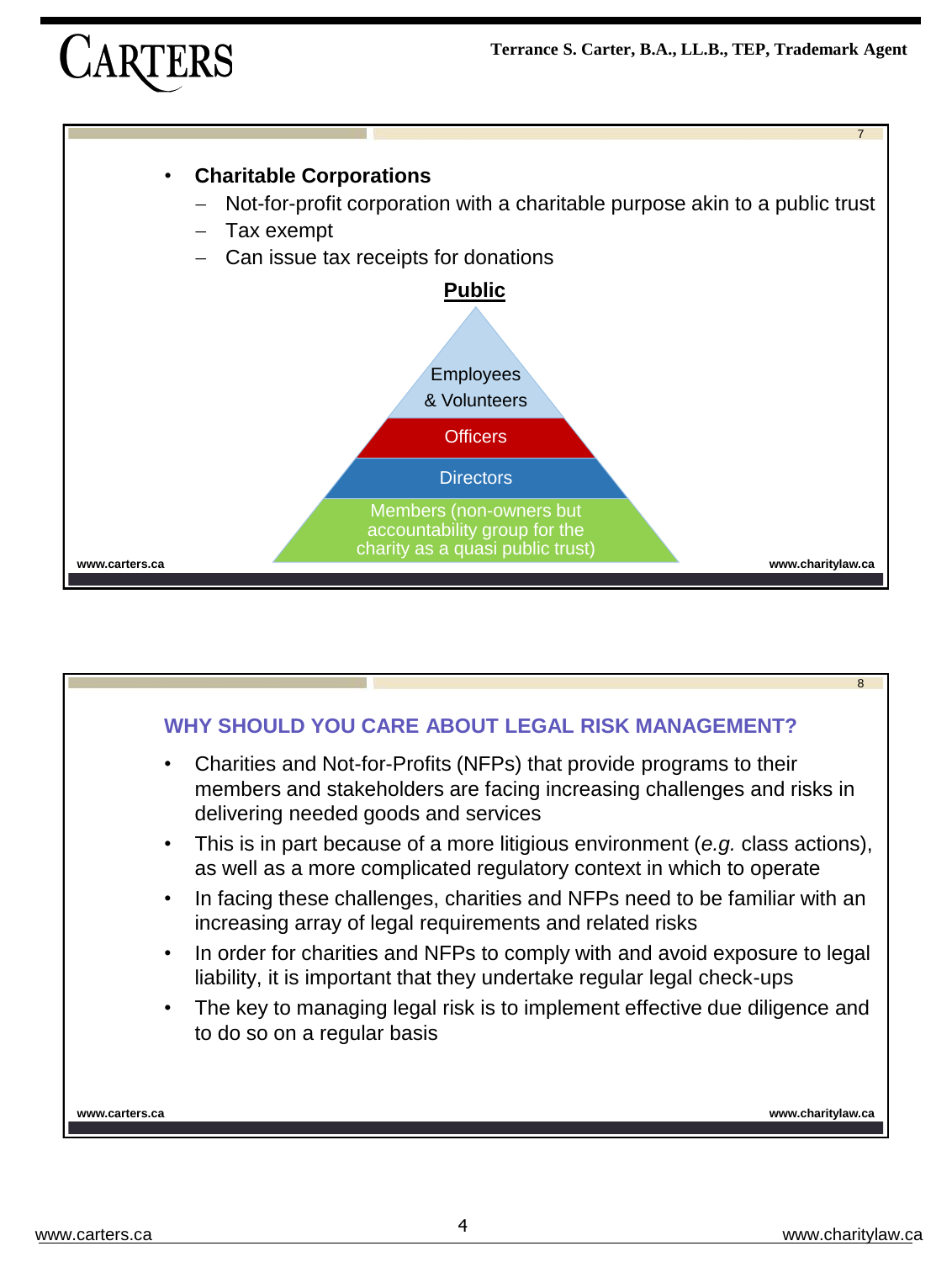

- Charities and NFPs often experience challenges adequately addressing legal risks for many reasons:
	- − Failure to maintain corporate records
	- − Inadequate governance policies
	- Increasingly complicated tax issues
	- − Incomplete maintenance of books and records
	- Inadequate management of receipting by registered charities
	- Failure to comply with fundraising requirements by charities
	- − Increasing operational risks, such as physical, emotional, and sexual abuse involving children and vulnerable persons
	- − Violation of privacy rights involving donors, clients, employees and volunteers
	- Increasing risk of data breach and cyber attacks
	- Failure to comply with anti-spam requirements

**www.carters.ca www.charitylaw.ca**

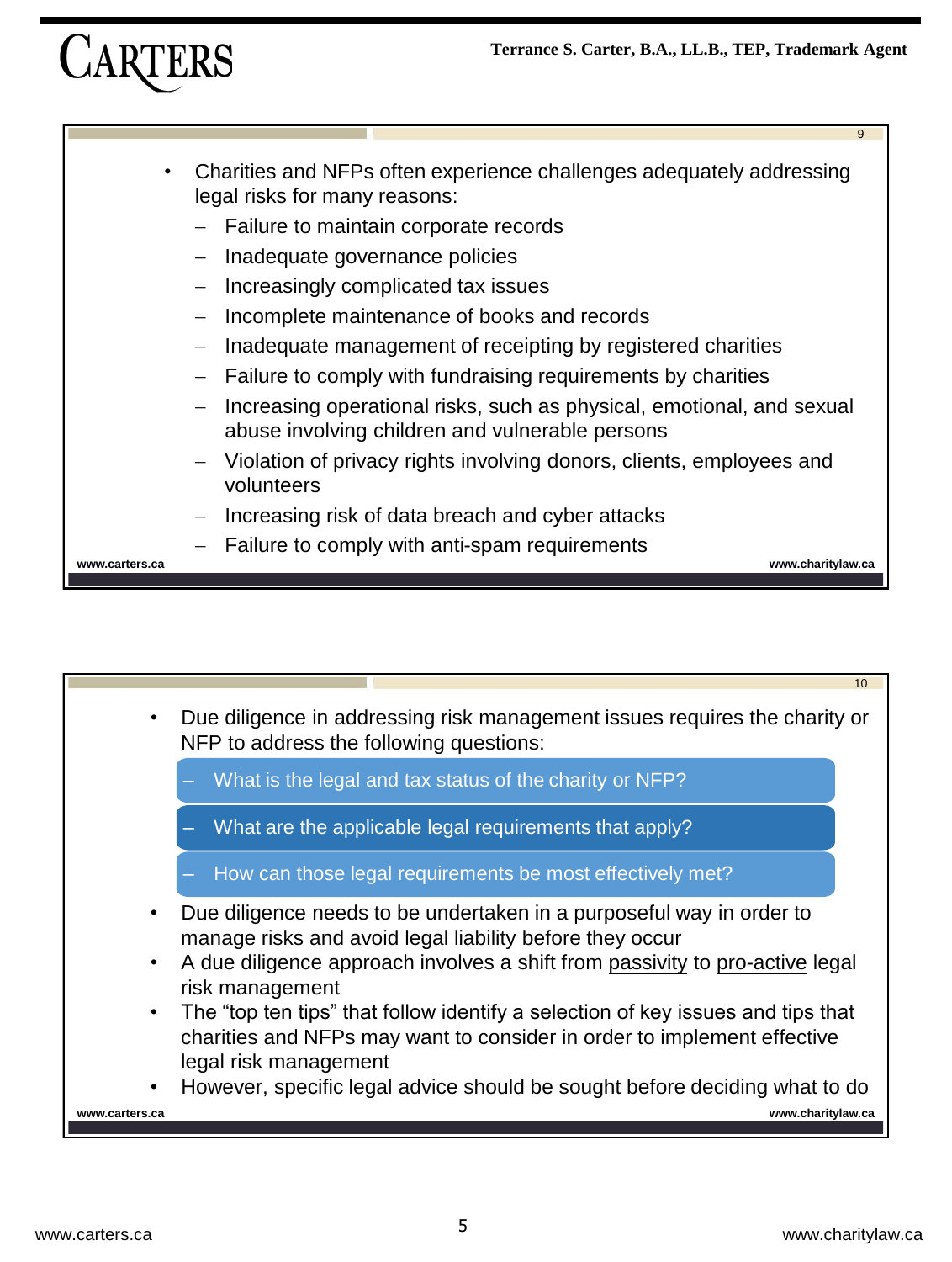





− Governance policies, *e.g. c*onflict of interest and confidentiality polices

**www.carters.ca www.charitylaw.ca**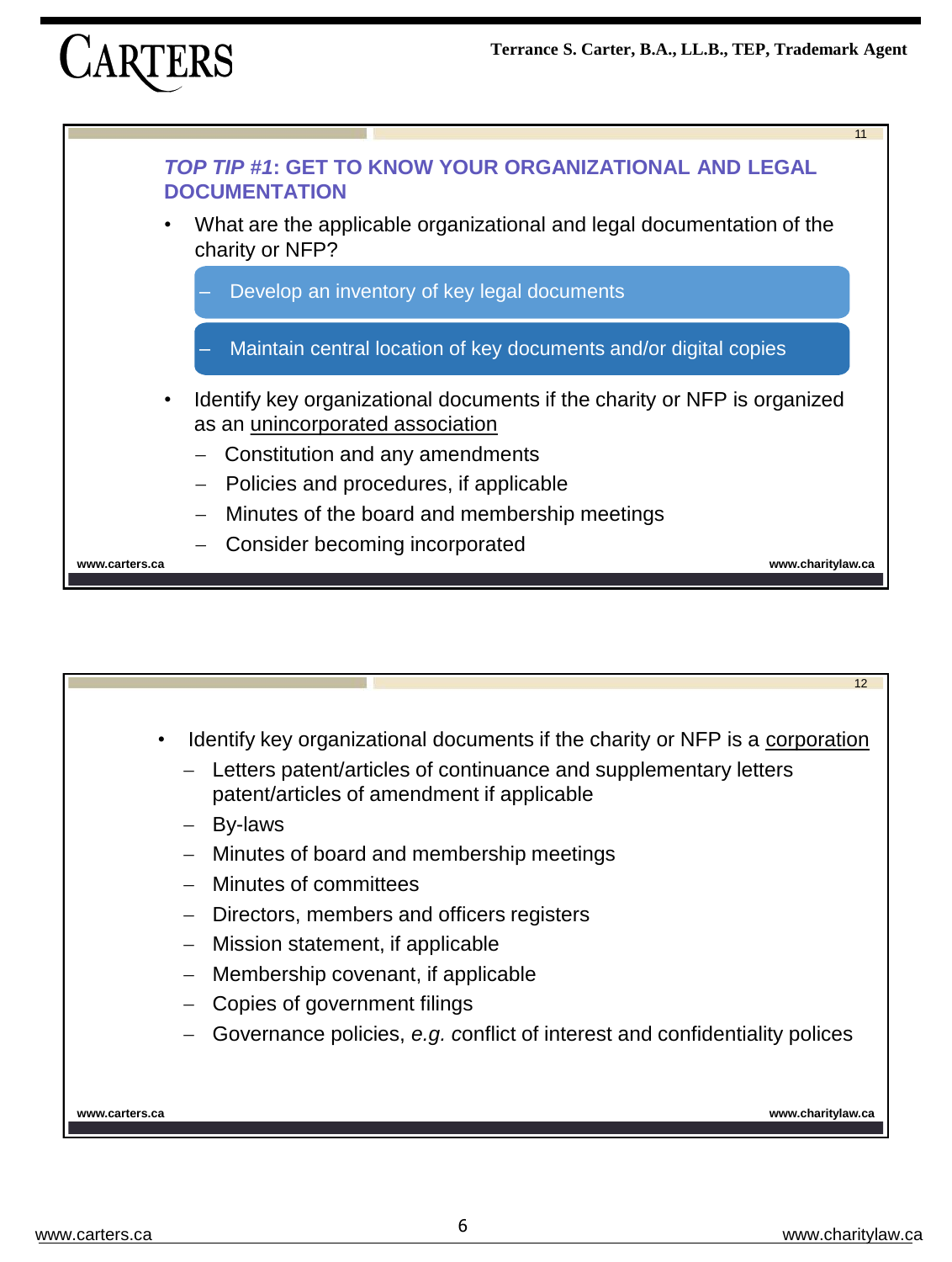

- Identify other key legal documents
	- Leases, deeds and mortgages
	- Agency, partnership, association, contracts for service and joint venture agreements
	- Funding and grant agreements
	- − Business names, trade-marks, domain names
	- Intellectual property (IP) license agreements
	- − Operational risk management policies, *e.g.* vulnerable persons and volunteer policy statements
	- Privacy policy
	- − Anti-spam policy
	- − Investment policy
	- − Charitable registration number, CRA registration letter, T3010s and correspondence from CRA, where applicable
	- − Membership agreements in federated, national and international structures

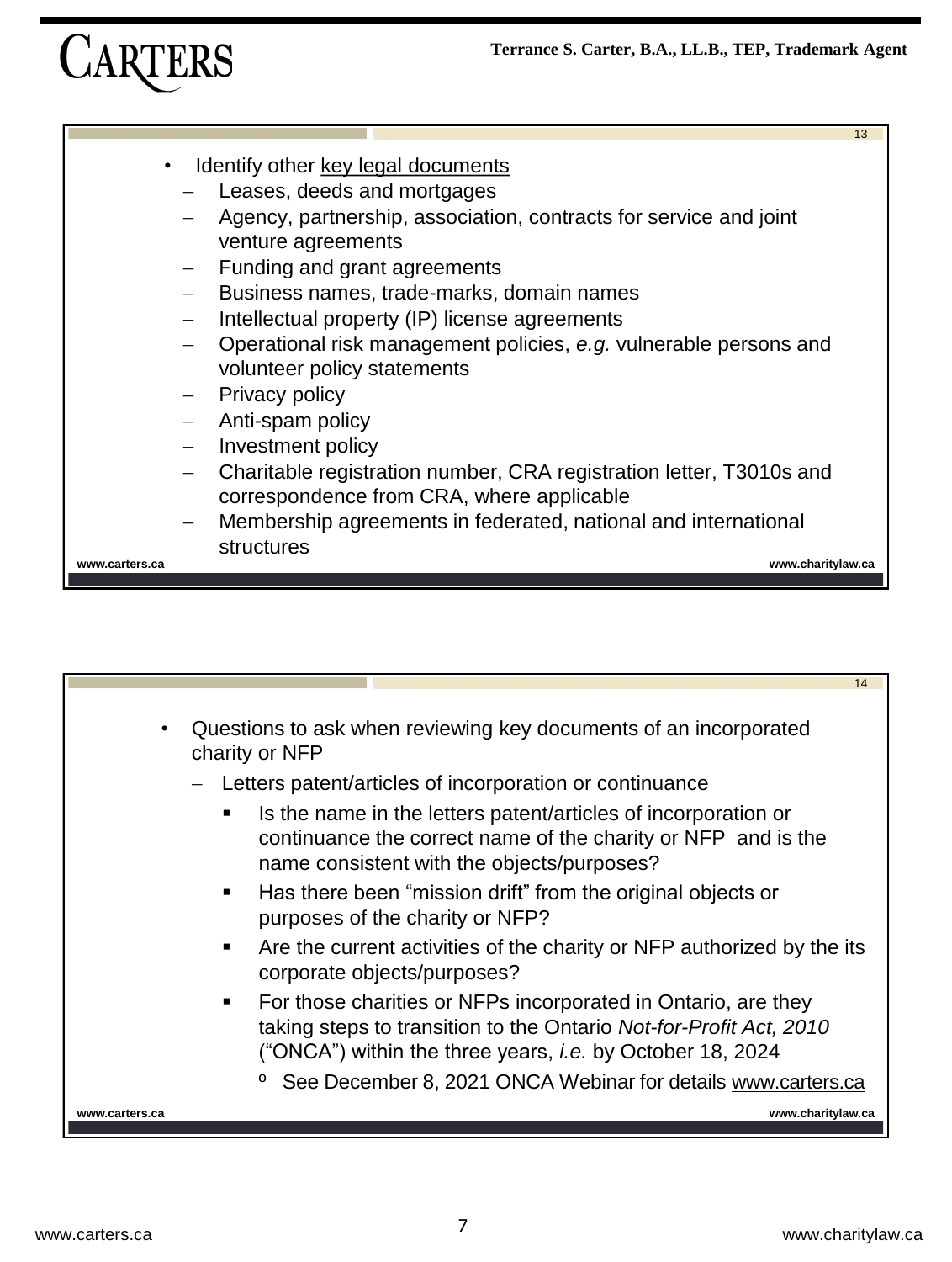



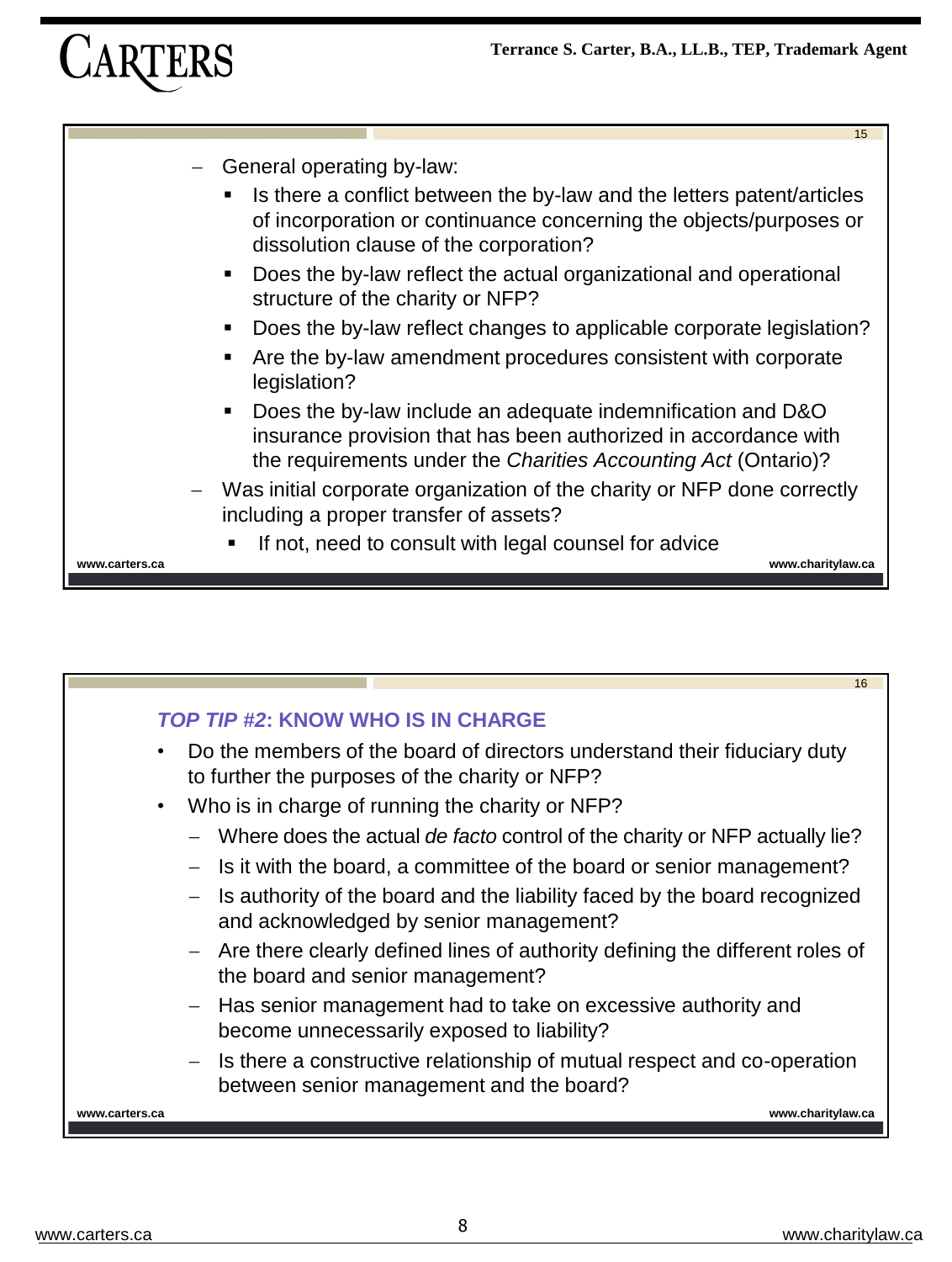



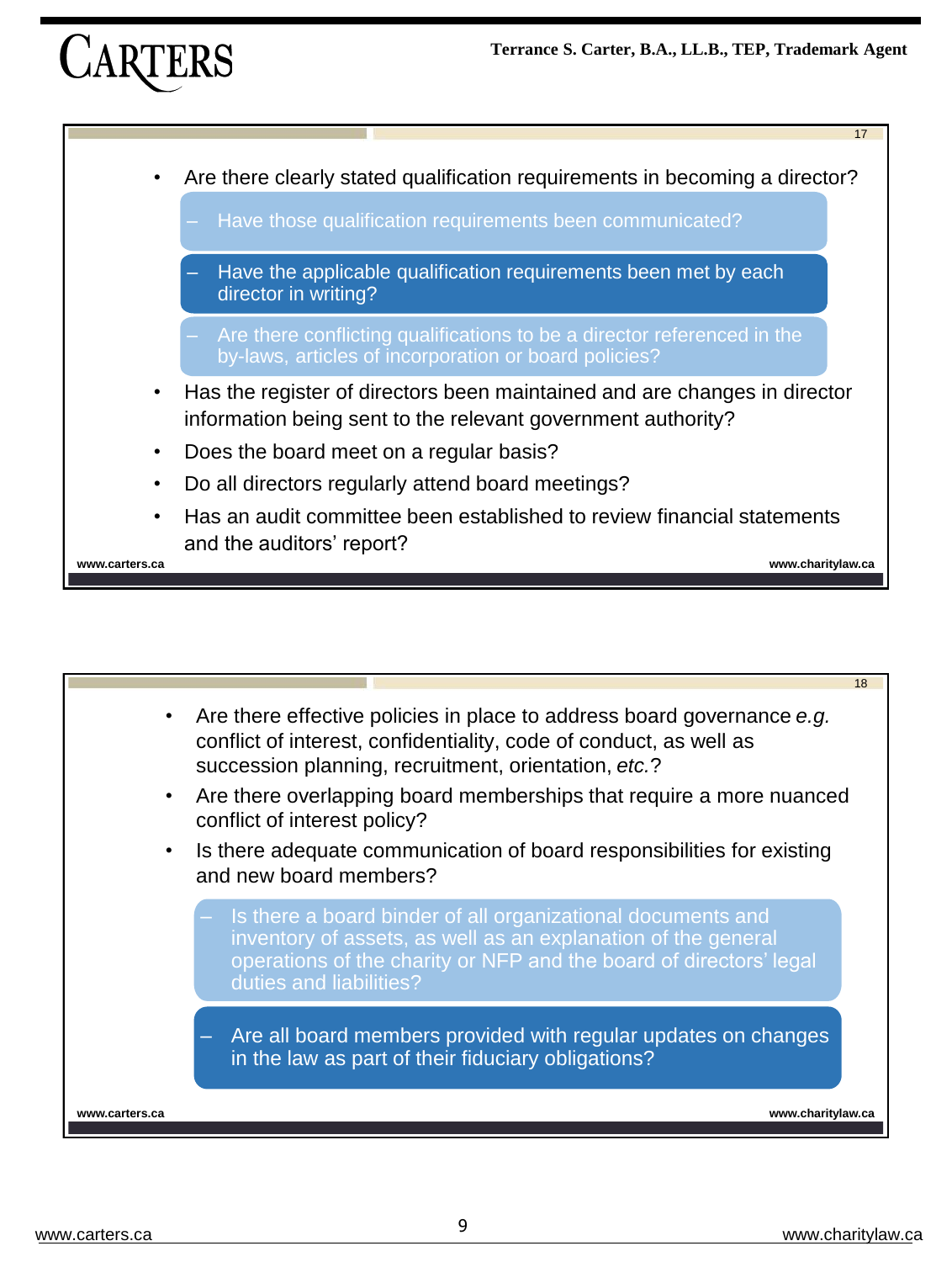



|                | 20                                                                                                                                                                                                                                                 |
|----------------|----------------------------------------------------------------------------------------------------------------------------------------------------------------------------------------------------------------------------------------------------|
|                | Is there need for special endorsements to extend insurance coverage to<br>"out of the ordinary" activities, such as incidental medical malpractice,<br>non-owned vehicles, errors and omissions, social media, cyber attacks<br>and data breaches? |
|                | • Is there a vulnerable person policy and if so has it been reviewed by the<br>insurers as well as legal counsel?                                                                                                                                  |
|                | • Are volunteers included as "additional named insureds" to provide them<br>with coverage if they are named in a lawsuit and for personal legal<br>defense costs?                                                                                  |
|                | • Has the charity or NFP considered obtaining the services of an<br>independent insurance consultant to conduct an assessment of<br>insurance coverage?                                                                                            |
| $\bullet$      | Has the charity or NFP implemented the use of liability shields as<br>necessary, such as informed consents, disclaimers, releases, waivers<br>and indemnities by program participants?                                                             |
| www.carters.ca | www.charitylaw.ca                                                                                                                                                                                                                                  |
|                |                                                                                                                                                                                                                                                    |
|                |                                                                                                                                                                                                                                                    |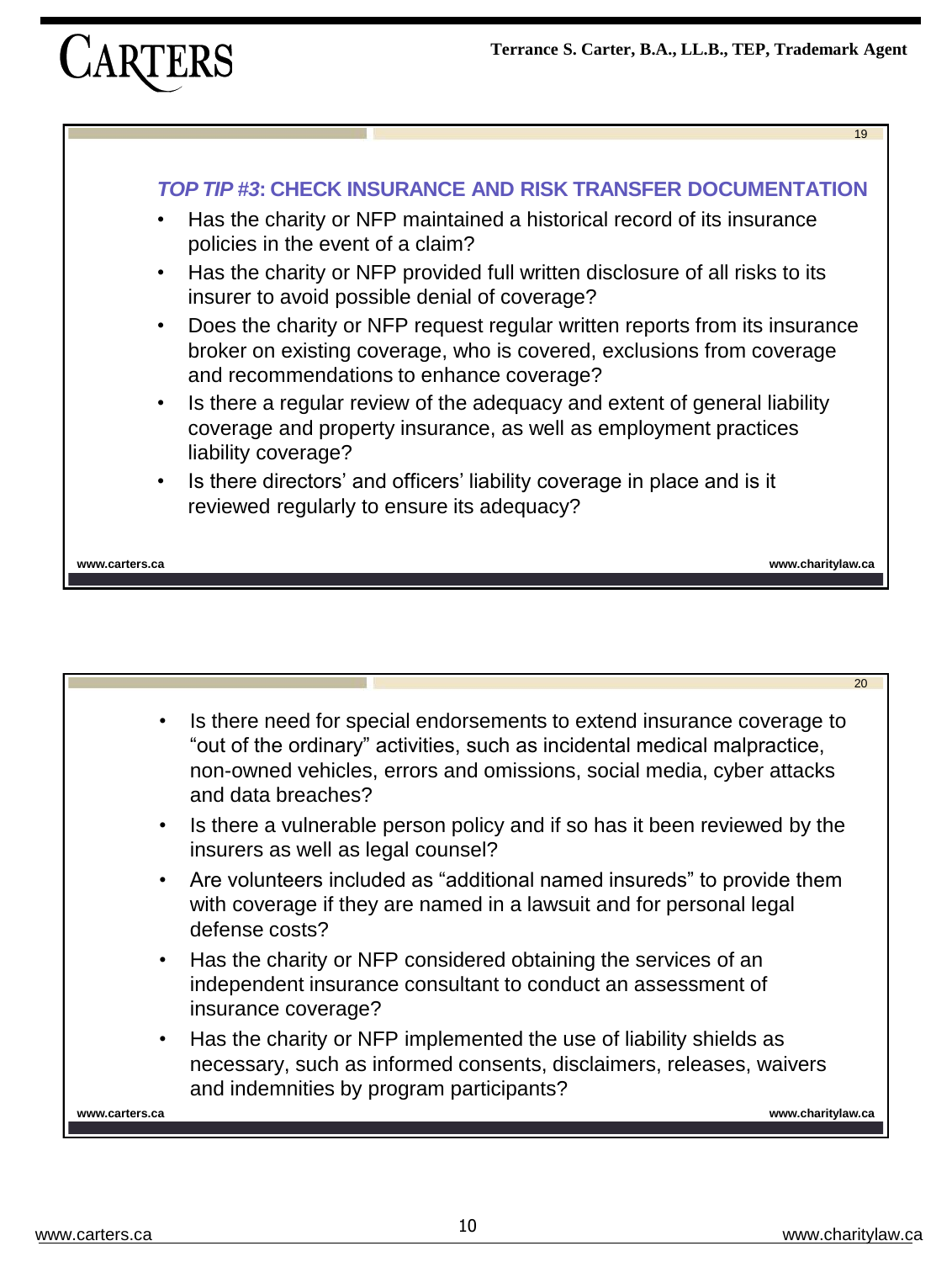



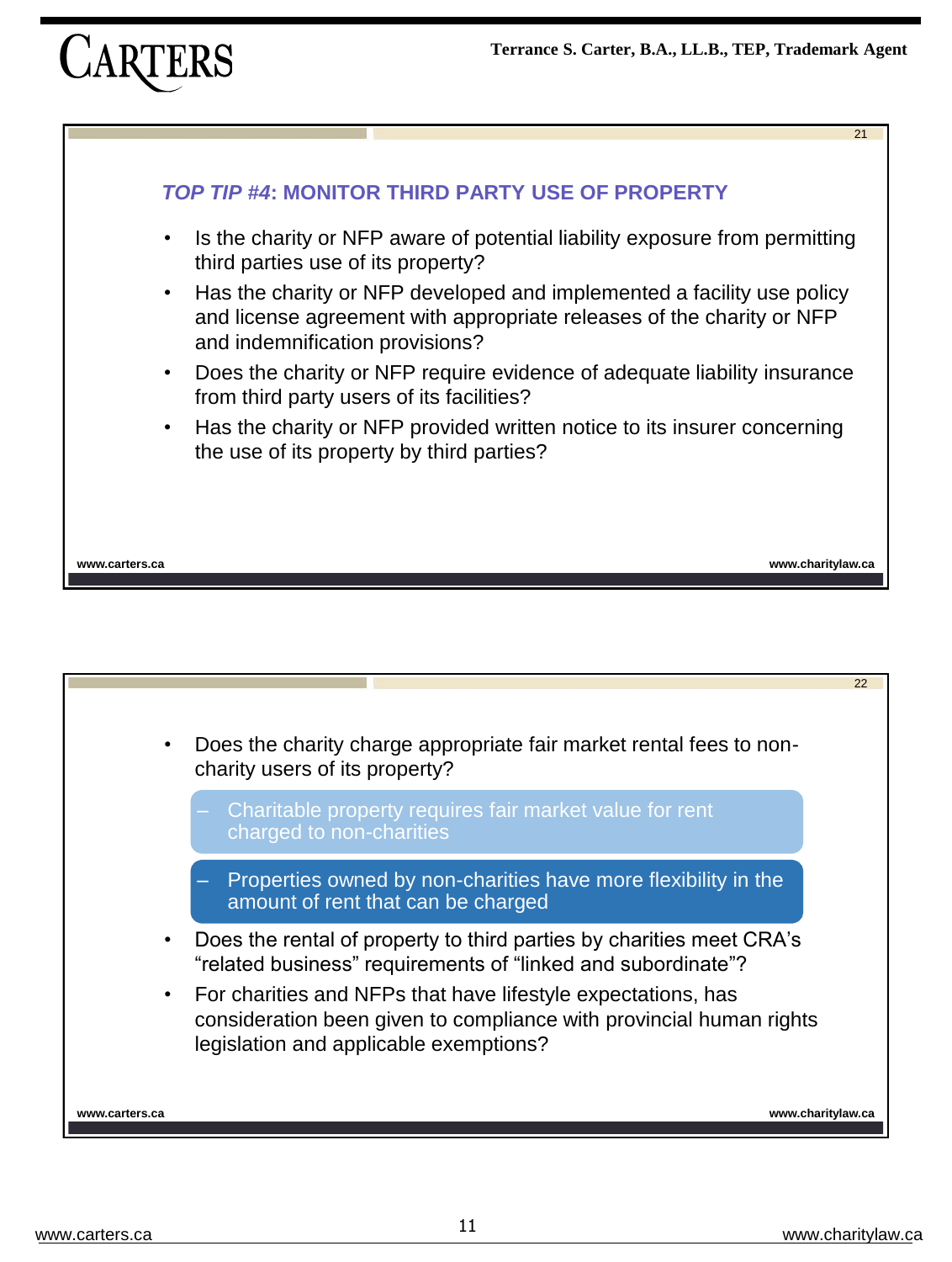



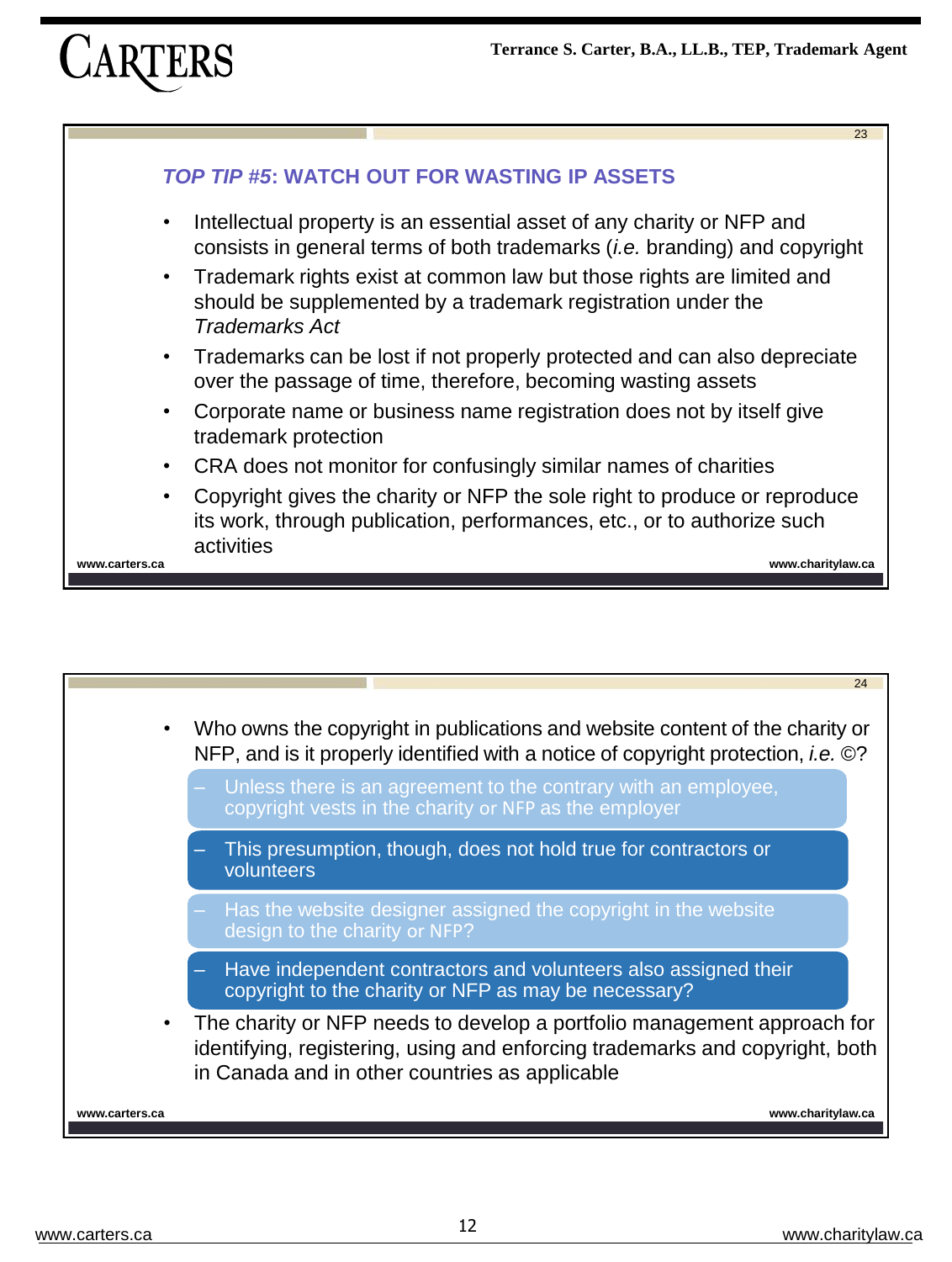



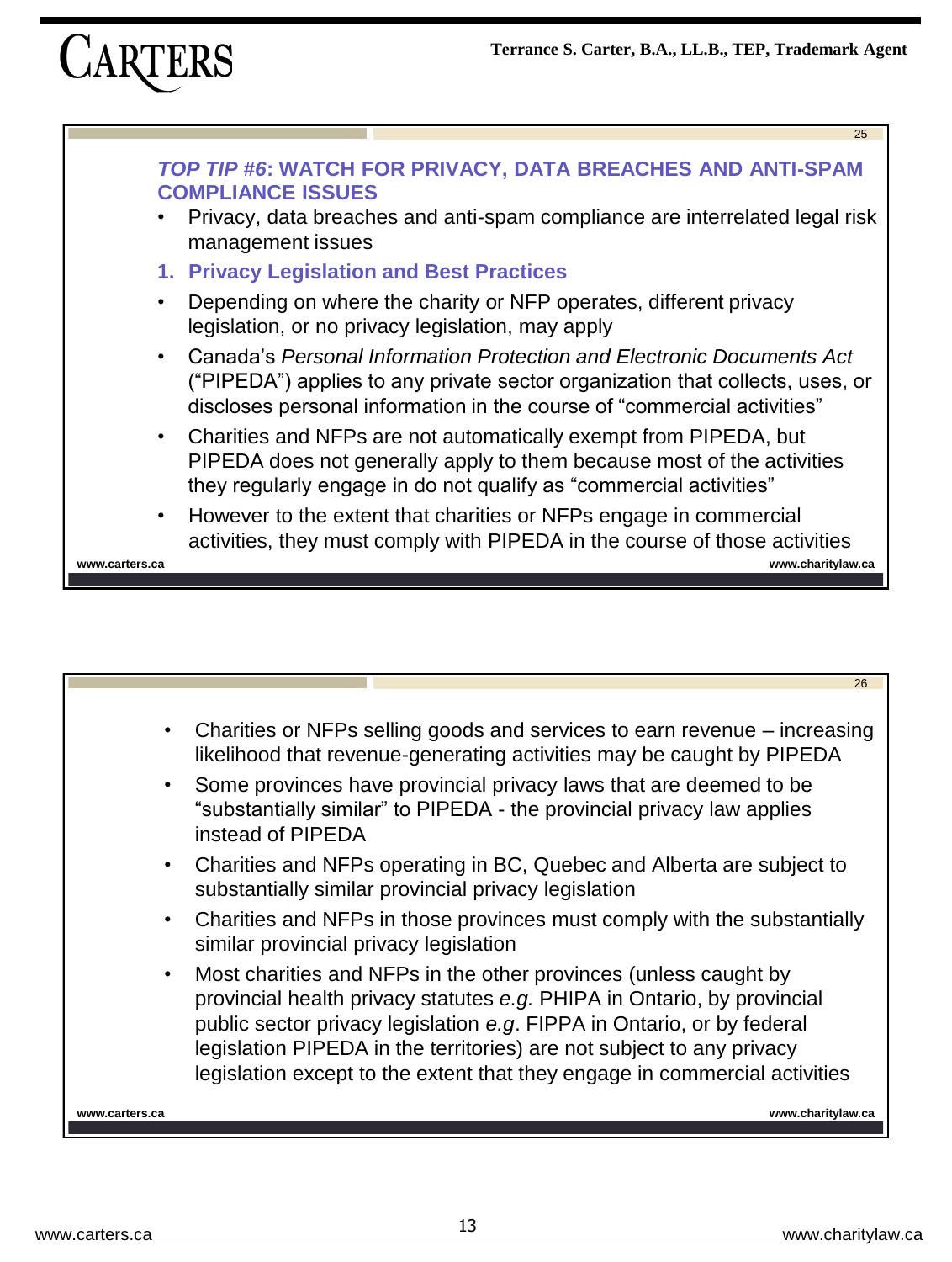# **CARTERS**



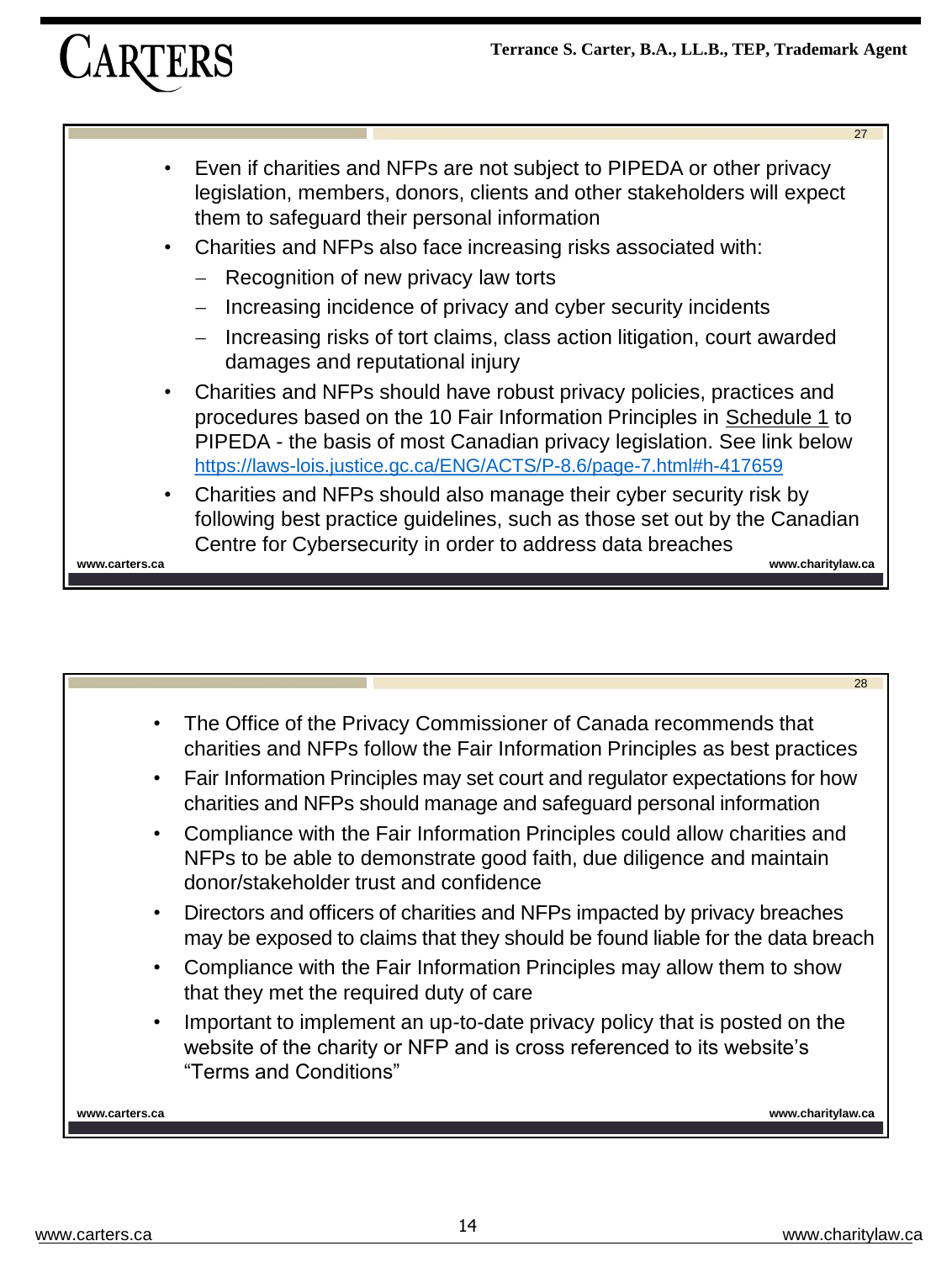



|                | 30                                                                                                                                                                                                                                                       |
|----------------|----------------------------------------------------------------------------------------------------------------------------------------------------------------------------------------------------------------------------------------------------------|
|                |                                                                                                                                                                                                                                                          |
| $\bullet$      | The definition of "commercial activity" is very broad, could include many<br>activities and it does not matter whether or not the sender expects to<br>profit from the activity                                                                          |
|                | Being a charity or NFP does not exempt an organization from CASL. An<br>email may be a CEM even if it is sent by a charity or NFP                                                                                                                        |
|                | Regulations exclude messages that are sent by or on behalf of a<br>registered charity where the message has as its primary purpose raising<br>funds for the charity - not all communications from registered charities will<br>fall within the exemption |
|                | It is very difficult to know whether a message is a CEM within the<br>meaning of CASL                                                                                                                                                                    |
| $\bullet$      | Since at least some electronic messages will be CEMs, prudent for<br>charities and NFPs to assume CASL will apply and to comply with CASL                                                                                                                |
|                | There are two kinds of consent under CASL – express and implied                                                                                                                                                                                          |
| www.carters.ca | www.charitylaw.ca                                                                                                                                                                                                                                        |
|                |                                                                                                                                                                                                                                                          |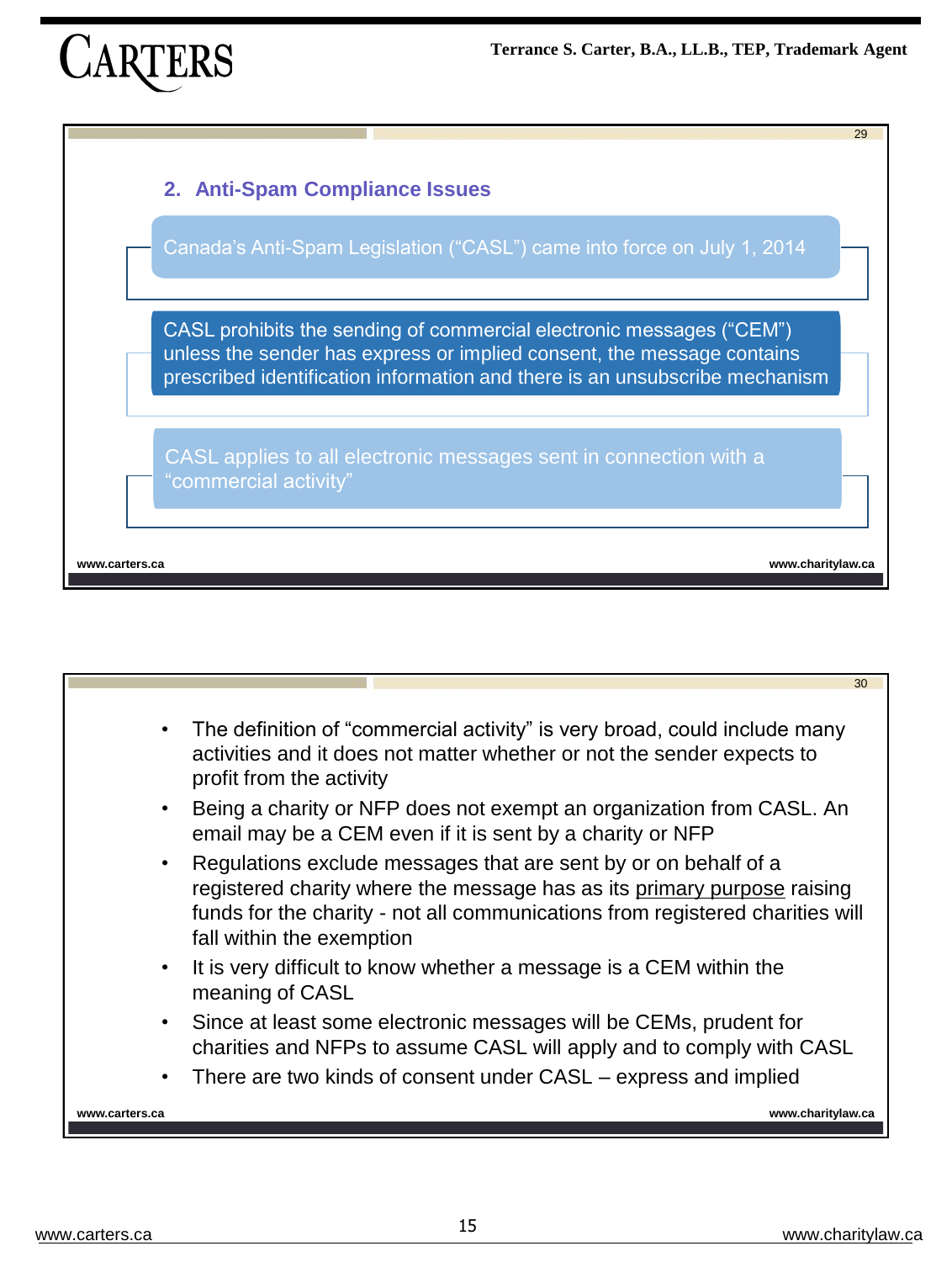

- Implied consent only in limited circumstances and may be time limited
- Express consent never expires unless revoked
- Burden of proof is on the organization to demonstrate that it had express consent, implied consent or an exemption from CASL
- Therefore preferable to obtain express written consent, which must be opt-in (*e.g.* no pre-filled boxes)
- The penalties for CASL violations can be severe:
	- − Fines of up to \$10,000,000 for corporations and \$1,000,000 for individuals. Directors and officers can be personally liable for violations of CASL. Organizations are liable for any breach of CASL committed by their employees or agents
- Charities and NFPs should have robust CASL policies and procedures that ensure consistent compliance with CASL to prevent significant harm to the charity or NFP and its directors and officers

**www.carters.ca www.charitylaw.ca**

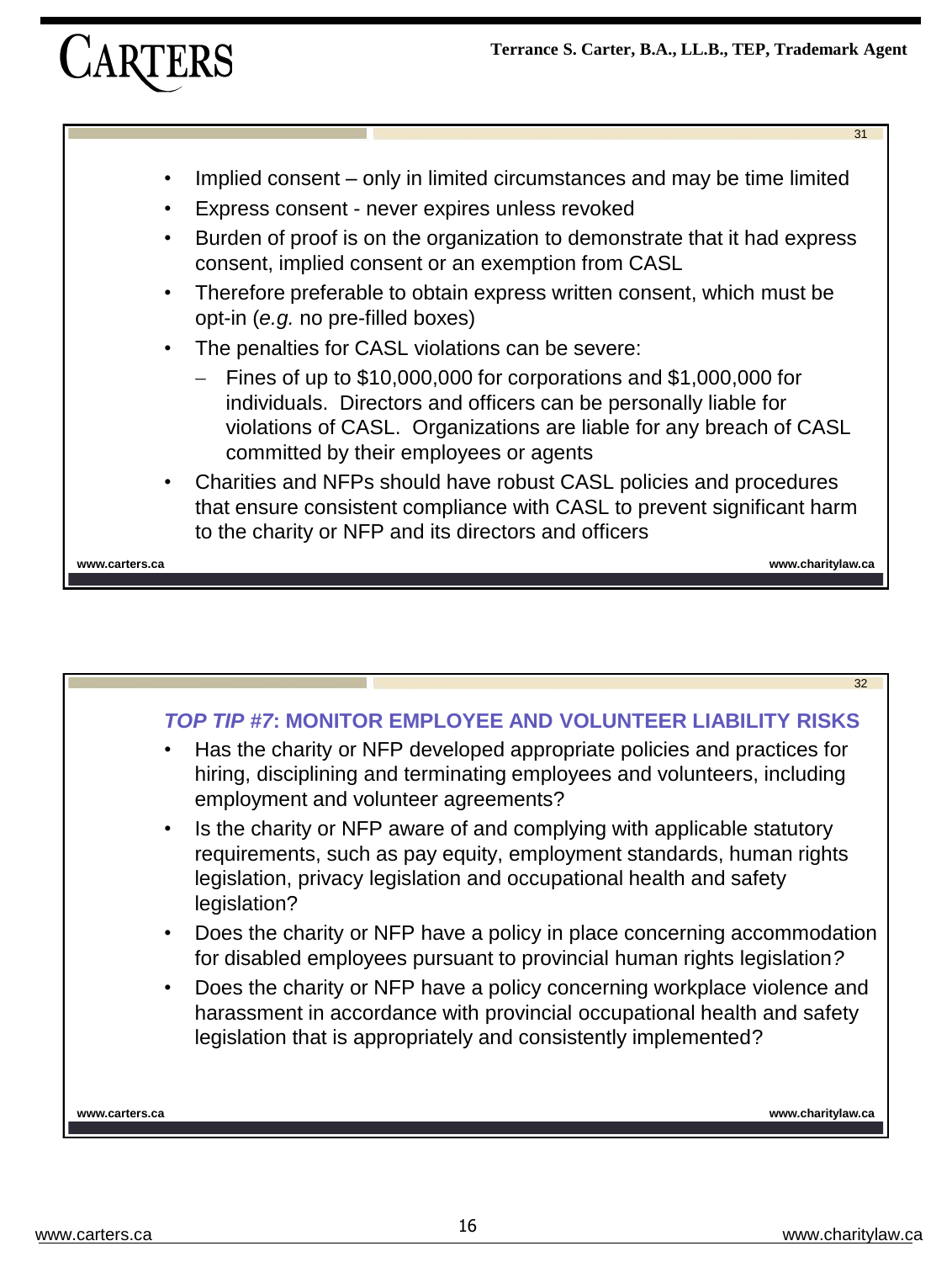



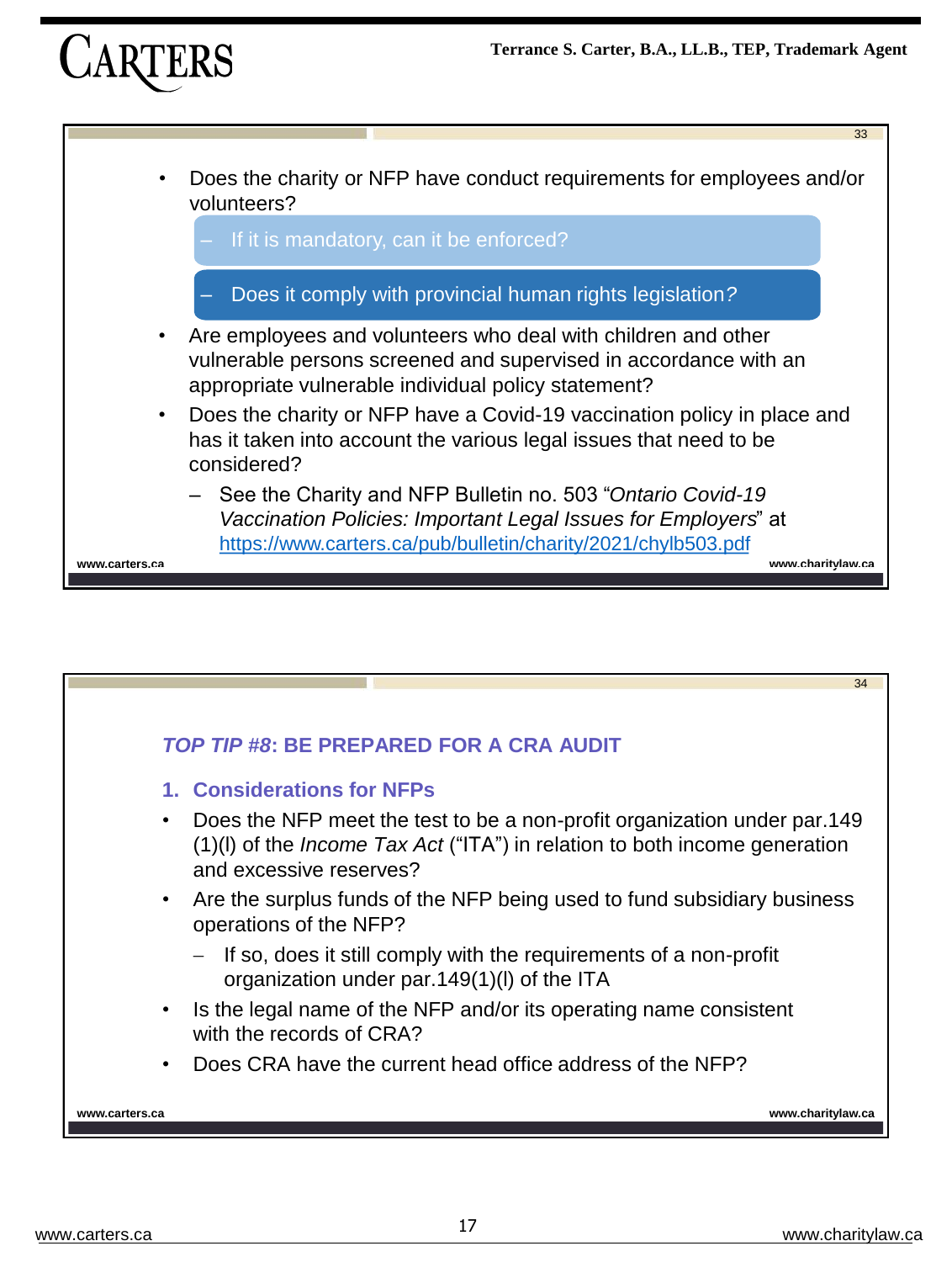

#### **2. Considerations for Charities**

- Does the charity know what charitable purposes/objects are on file with the CRA?
- Has the charity ensured that its activities and programs are undertaken in accordance with its charitable purposes/objects?
- Is the legal name of the charity and/or its operating name consistent with the records of CRA?
- Has the charity filed all of its governance documents with CRA, including supplementary letters patent/articles of amendment and by-laws?
- Does CRA have the current head office address of the charity?
- Does the charity submit its annual information return (Form T3010) within six months of the financial year end of the charity in order to avoid loss of charitable registration?

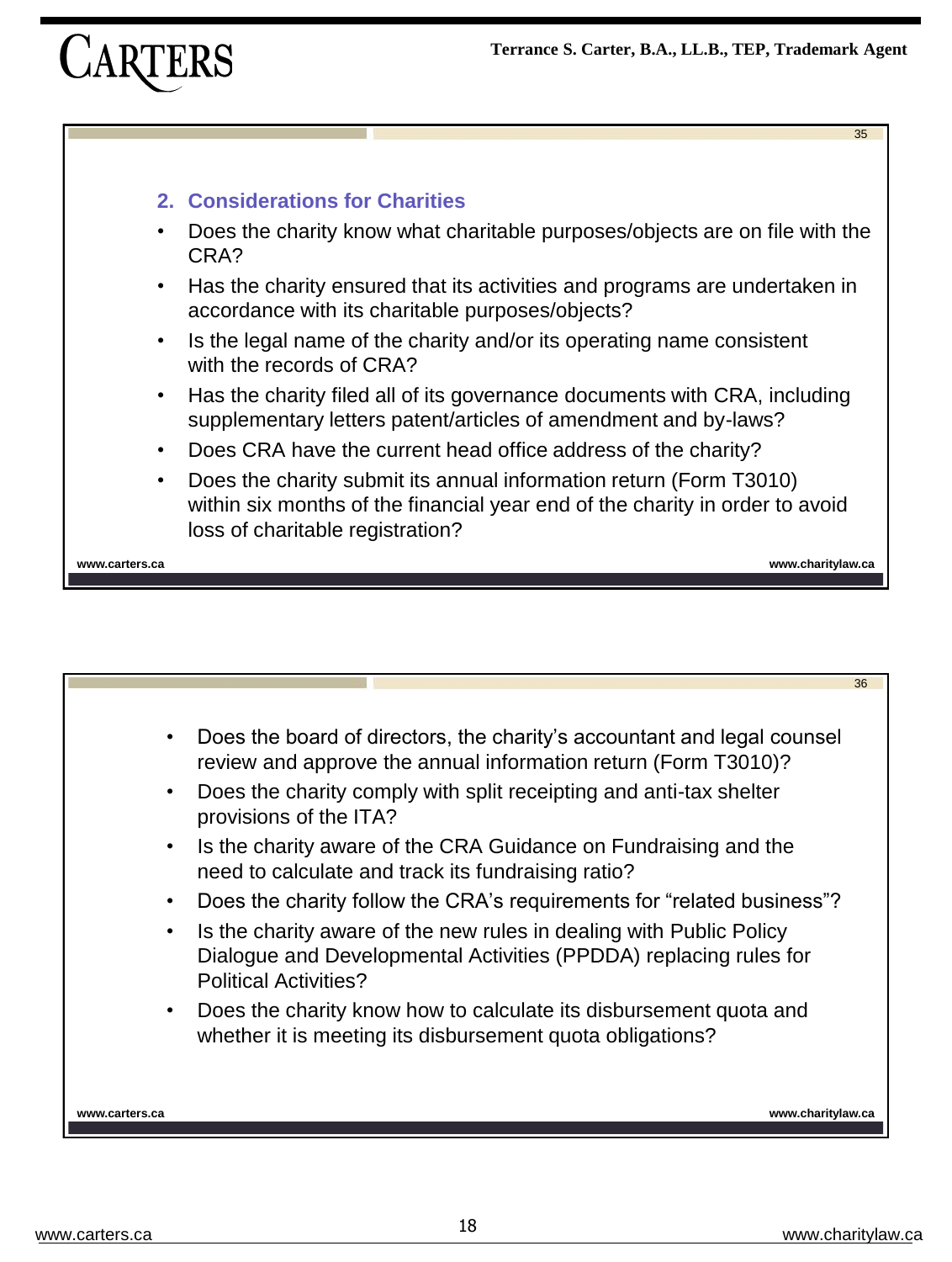

Are agency relationships, joint venture relationships, or contractual transfer arrangements with non-qualified donees, both inside and outside of Canada, documented and implemented with appropriate "direction and control?"

Are the charity's books and records maintained in accordance with the requirements of the ITA?

Does the charity screen its board of directors, trustees, officers or equivalent official, or any individual who otherwise controls or manages the operation of the charity to see if any are "ineligible individuals" under the ITA?

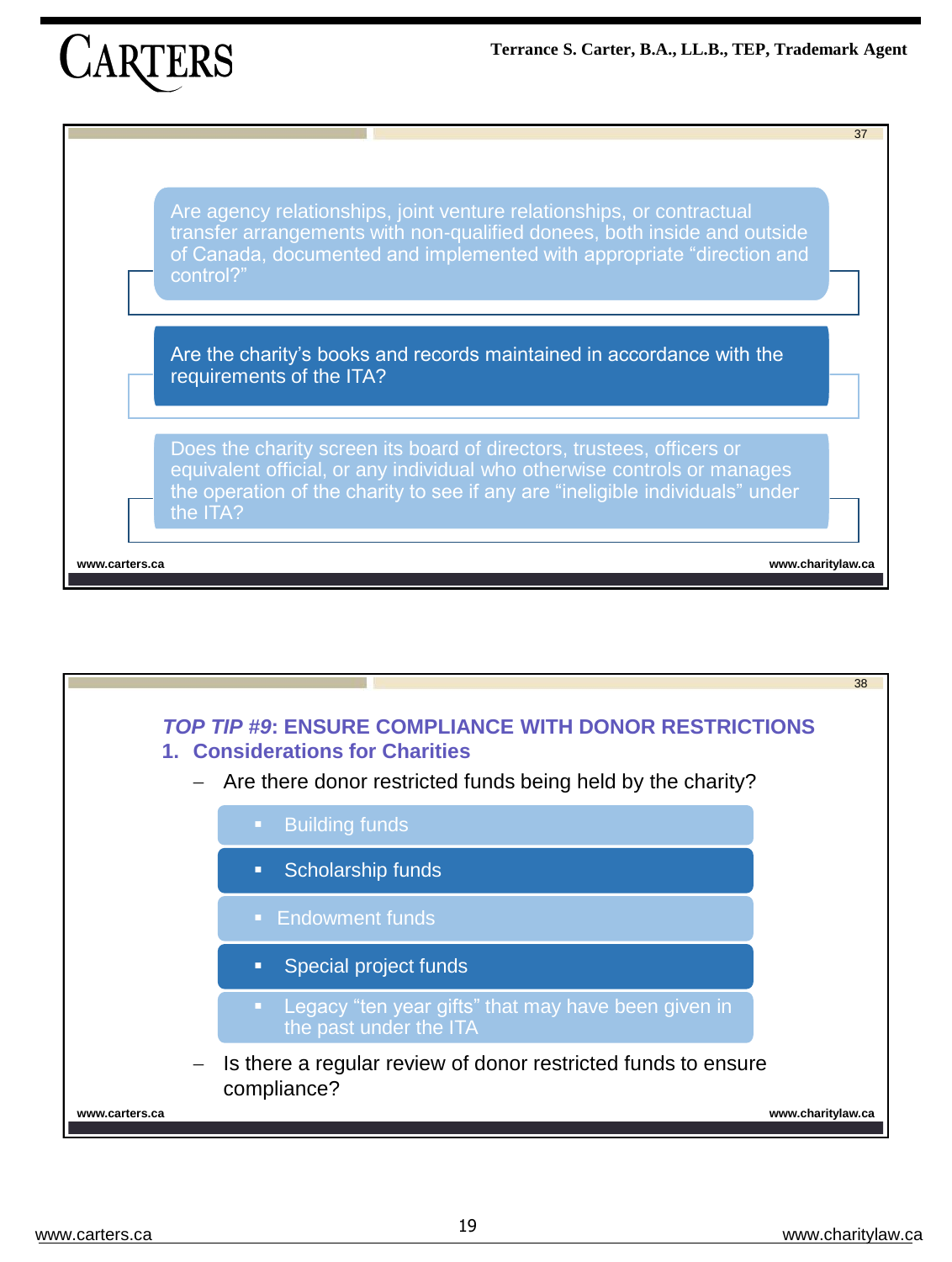

- Are restricted funds used only in accordance with applicable restrictions and not borrowed against?
- − Is the board of the charity aware of the consequences of breach of trust for failing to comply with restricted funds?
- − Are restricted funds kept segregated from the general funds of the charity?
- − Are restricted funds of the charity pooled for investment purposes?
- − If yes, and if operating in Ontario, has there been compliance under the *Charities Accounting Act* to co-mingle restricted funds for investment purposes?

#### **2. Considerations for NFPs and Charities**

− For NFPs and charities that receive government grants and contributions, is there compliance with the applicable restrictions on the use of funds received?

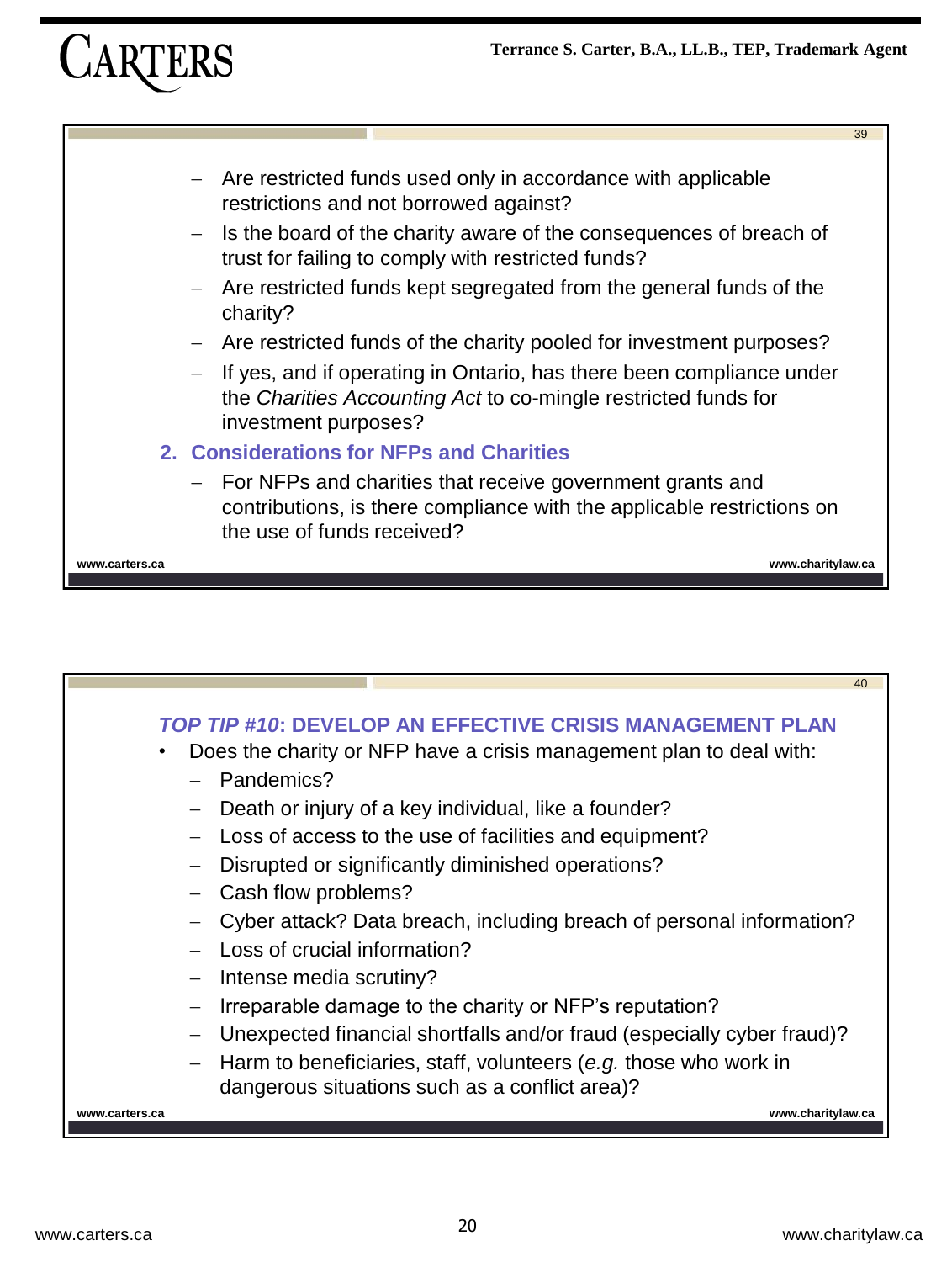

- Does the charity or NFP's crisis management plan outline how to:
	- Quickly convene board or executive meetings as necessary?
	- Develop an effective communication strategy to notify all applicable stakeholders?
	- − Address employee issues, such as continuing to pay wages?
	- Legally access restricted funds, when necessary as a last resort?
	- − Notify and cooperate with regulators?
	- − Develop a reserve fund to offset cash flow issues during a crisis?
	- − Notify insurers as necessary?
	- − Conduct an internal investigation or engage an external investigator?

**www.carters.ca www.charitylaw.ca**